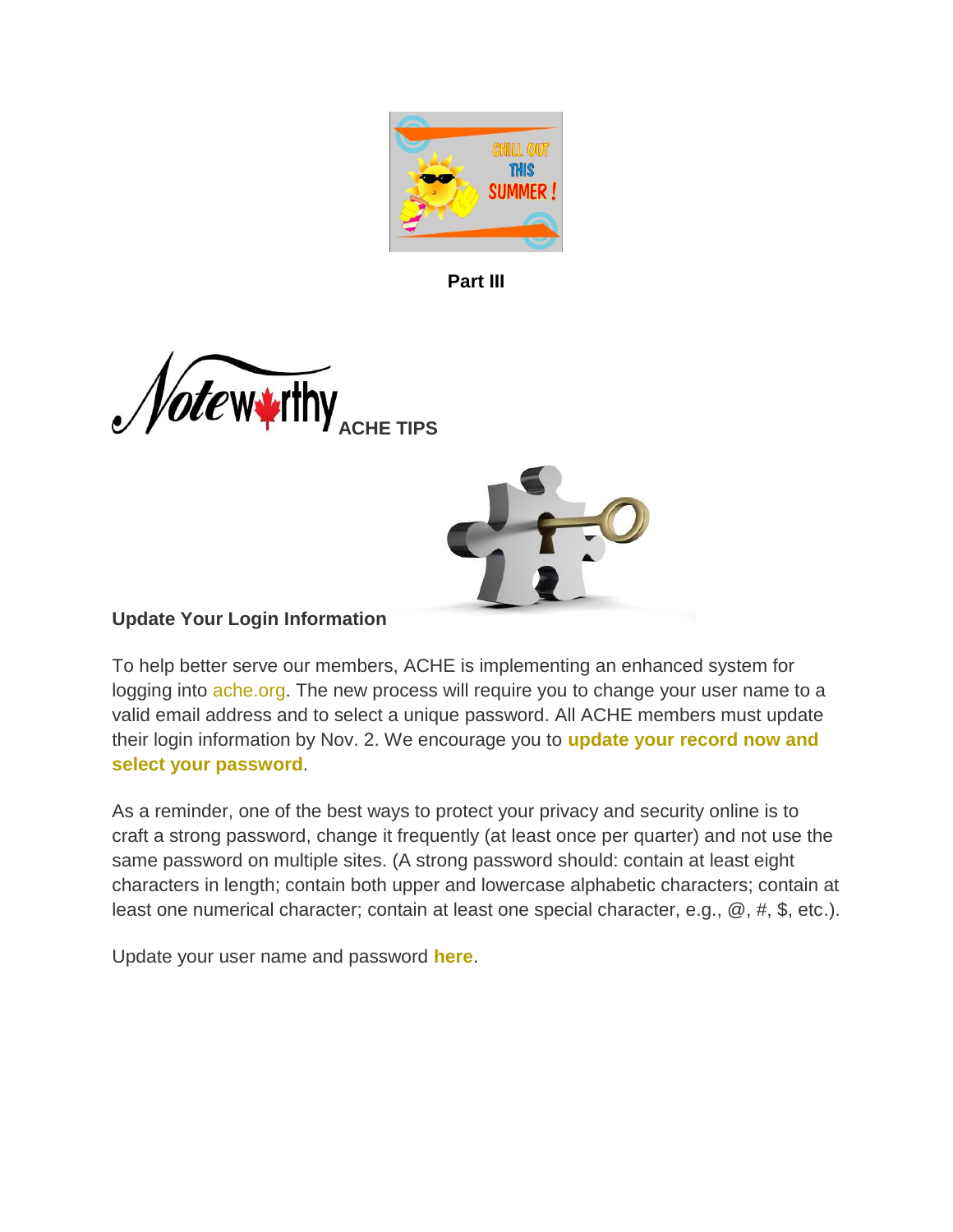

### **Update Your ACHE Member Profile**

Have you changed jobs recently? Been promoted? Moved?

In order for us to best serve your needs, please take a moment to log in to [my.ache.org](http://www.mmsend53.com/link.cfm?r=284884120&sid=19851509&m=2158105&u=ACHE&j=10826571&s=http://www.ache.org/newclub/myache/myache_launch.cfm?utm_source=real%20magnet&utm_medium=email&utm_term=wsmarcus@roadrunner.com&utm_content=ACHe-news%20-%207/19/12&utm_campaign=ACHe-news%20-%20July%2019,%202012) and make sure we have your most recent information.

### **Fellow Advancement Webinars**

Fellow advancement webinars provide a general overview of the advancement to Fellow process, including the Board of Governors Examination and allow participants to ask questions about the advancement process.

All sessions will be held from 1:00 p.m. — 2:00 p.m. Central Time.

**Upcoming Sessions**: To register, please click on the link below and login with your ACHE User Name: **You will need computer speakers or headphones to hear the video.**

#### **[Click here to register!](http://www.mmsend53.com/link.cfm?r=284884120&sid=20218834&m=2215713&u=ACHE&j=11068409&s=http://www.ache.org/mbership/credentialing/fellowadvance.cfm?utm_source=real%20magnet&utm_medium=email&utm_term=wsmarcus@roadrunner.com&utm_content=MEMB%20-%20AIS-SEP%208-16-2012&utm_campaign=Advancement%20Information%20Session%20Video%20Presentation)**



#### **Help Shape ACHE's Policy Statements**

Each year, selected ACHE statements are reviewed to ensure their continued relevance to the field. Many of these statements are derived directly from comments you have provided to us. For that reason, we are asking for your input.

Please take a moment to view the following Policy Statements, which are under review this year: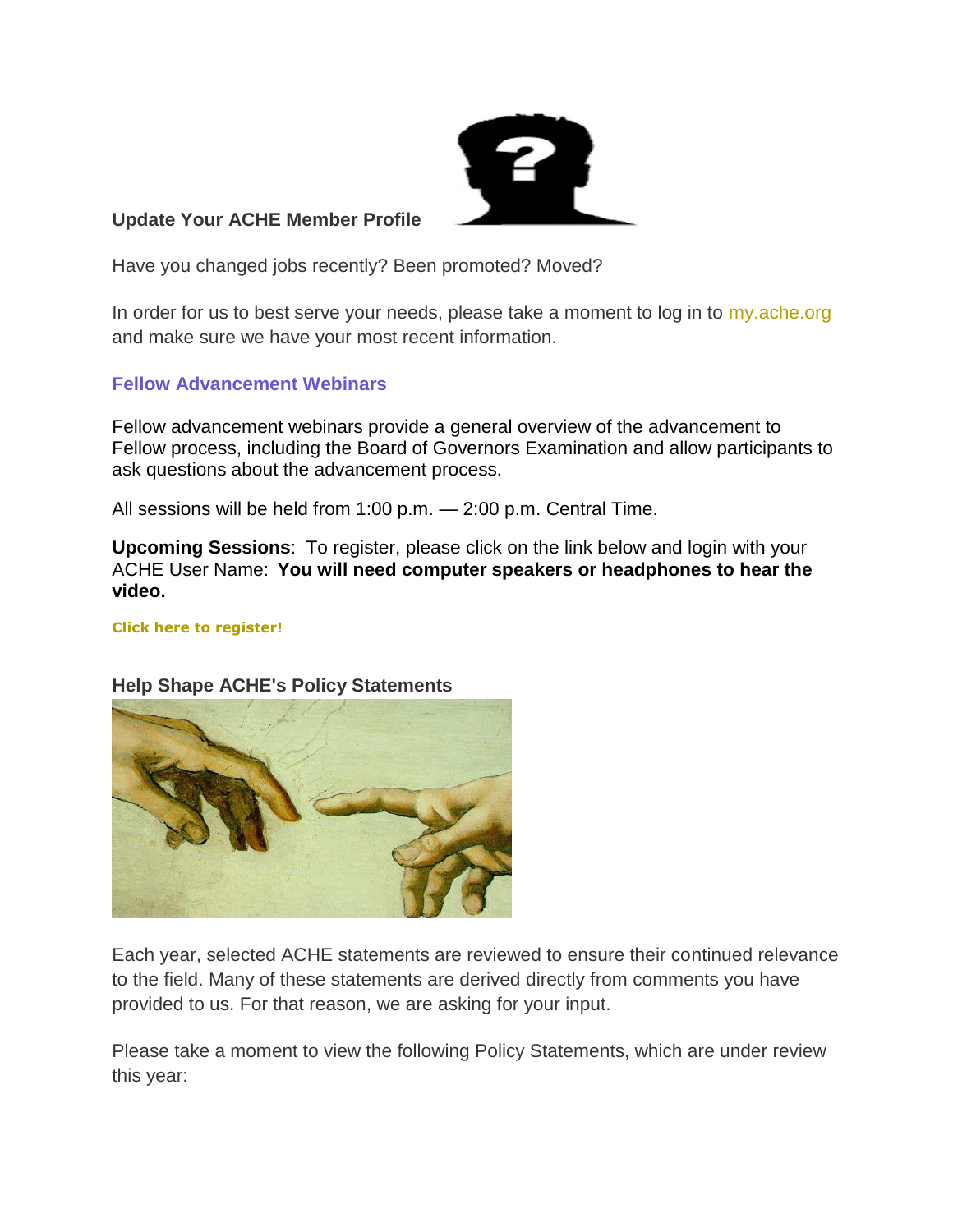- **[Access to Healthcare](http://www.mmsend53.com/link.cfm?r=284884120&sid=20443490&m=2254160&u=ACHE&j=11207661&s=http://www.ache.org/policy/access.cfm?utm_source=real%20magnet&utm_medium=email&utm_term=wsmarcus@roadrunner.com&utm_content=ACHe-news%20-%208/31/12&utm_campaign=ACHe-news%20-%20August%2031,%202012)**
- **[Board Certification in Healthcare Management](http://www.mmsend53.com/link.cfm?r=284884120&sid=20443491&m=2254160&u=ACHE&j=11207661&s=http://www.ache.org/policy/Bdcert.cfm?utm_source=real%20magnet&utm_medium=email&utm_term=wsmarcus@roadrunner.com&utm_content=ACHe-news%20-%208/31/12&utm_campaign=ACHe-news%20-%20August%2031,%202012)**
- **[The Healthcare Executive's Role in Ensuring Quality and Patient Safety](http://www.mmsend53.com/link.cfm?r=284884120&sid=20443492&m=2254160&u=ACHE&j=11207661&s=http://www.ache.org/policy/exec-ensure-patsafe.cfm?utm_source=real%20magnet&utm_medium=email&utm_term=wsmarcus@roadrunner.com&utm_content=ACHe-news%20-%208/31/12&utm_campaign=ACHe-news%20-%20August%2031,%202012)**
- **[Ethical Issues Related to a Reduction in Force](http://www.mmsend53.com/link.cfm?r=284884120&sid=20443493&m=2254160&u=ACHE&j=11207661&s=http://www.ache.org/policy/Downsize.cfm?utm_source=real%20magnet&utm_medium=email&utm_term=wsmarcus@roadrunner.com&utm_content=ACHe-news%20-%208/31/12&utm_campaign=ACHe-news%20-%20August%2031,%202012)** (Ethical Policy Statement)
- **[Ethical Issues Related to Staff Shortages](http://www.mmsend53.com/link.cfm?r=284884120&sid=20443494&m=2254160&u=ACHE&j=11207661&s=http://www.ache.org/policy/shortage.cfm?utm_source=real%20magnet&utm_medium=email&utm_term=wsmarcus@roadrunner.com&utm_content=ACHe-news%20-%208/31/12&utm_campaign=ACHe-news%20-%20August%2031,%202012)** (Ethical Policy Statement)
- **[Health Information Confidentiality](http://www.mmsend53.com/link.cfm?r=284884120&sid=20443495&m=2254160&u=ACHE&j=11207661&s=http://www.ache.org/policy/Hiconf.cfm?utm_source=real%20magnet&utm_medium=email&utm_term=wsmarcus@roadrunner.com&utm_content=ACHe-news%20-%208/31/12&utm_campaign=ACHe-news%20-%20August%2031,%202012)** (Ethical Policy Statement)
- **[Impaired Healthcare Executives](http://www.mmsend53.com/link.cfm?r=284884120&sid=20443496&m=2254160&u=ACHE&j=11207661&s=http://www.ache.org/policy/impaired.cfm?utm_source=real%20magnet&utm_medium=email&utm_term=wsmarcus@roadrunner.com&utm_content=ACHe-news%20-%208/31/12&utm_campaign=ACHe-news%20-%20August%2031,%202012)** (Ethical Policy Statement)

Please submit your comments to **[PolicyReview@ache.org](mailto:policyreview@ache.org)**. **The deadline for comments is Sept. 30, 2012**. The Board of Governors will discuss these statements and any recommended revisions at its November meeting. The revised statements will be posted on [ache.org](http://www.mmsend53.com/link.cfm?r=284884120&sid=20443497&m=2254160&u=ACHE&j=11207661&s=http://www.ache.org?utm_source=real%20magnet&utm_medium=email&utm_term=wsmarcus@roadrunner.com&utm_content=ACHe-news%20-%208/31/12&utm_campaign=ACHe-news%20-%20August%2031,%202012) by the end of the year.



## **An Inside Look at the Board of Governors Exam**

Passing the Board of Governors (BOG) Examination in Healthcare Management is a mandatory step in becoming board certified in healthcare management as an ACHE Fellow (FACHE)—but it doesn't have to be overwhelming.

ACHE offers the BOG Exam Review Course **October 3–5, 2012, in Scottsdale, Ariz.** This face-to-face learning environment allows you to:

- Experience an in-depth review of the Exam's 10 core knowledge areas
- Gain a better understanding of the Exam's structure
- Review proven test-taking strategies
- Identify areas to focus your additional Exam preparation

## **[Learn more and register today](http://www.mmsend53.com/link.cfm?r=284884120&sid=19851506&m=2158105&u=ACHE&j=10826571&s=http://www.ache.org/seminars/special/index.cfm?meet=BOGER12B&nav=1&subnav=4&utm_source=real%20magnet&utm_medium=email&utm_term=wsmarcus@roadrunner.com&utm_content=ACHe-news%20-%207/19/12&utm_campaign=ACHe-news%20-%20July%2019,%202012)**.

#### **Tuition Waiver Assistance Program**

ACHE makes a limited number of education tuition waivers available to ACHE Members and Fellows. Tuition waivers are awarded based on financial need. Applications must be submitted at least eight weeks prior to the program date.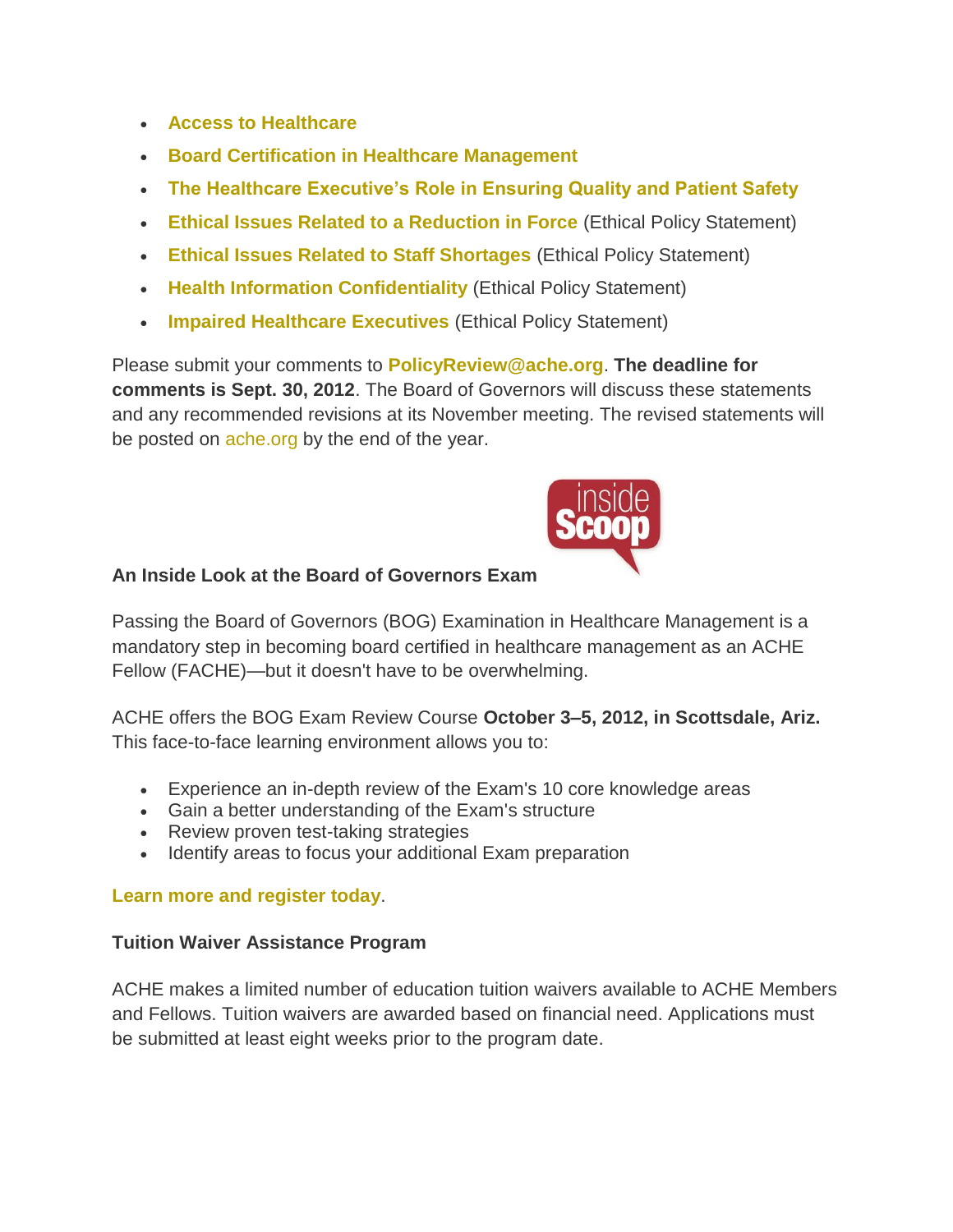For more information on the ACHE Tuition Waiver Assistance Program, visit [ache.org/Tuitionwaiver.](http://www.mmsend53.com/link.cfm?r=284884120&sid=19851507&m=2158105&u=ACHE&j=10826571&s=http://www.ache.org/apps/tuition_waiver/selectevent.cfm?utm_source=real%20magnet&utm_medium=email&utm_term=wsmarcus@roadrunner.com&utm_content=ACHe-news%20-%207/19/12&utm_campaign=ACHe-news%20-%20July%2019,%202012)

## **Want Job Alerts Delivered Right to Your Inbox?**

Exclusively for members, **[ACHE Job Alerts](http://www.mmsend53.com/link.cfm?r=284884120&sid=19658861&m=2121865&u=ACHE&j=10717936&s=http://www.ache.org/newclub/ache/jobs_v2/2006/job_alerts_options.cfm?utm_source=real%20magnet&utm_medium=email&utm_term=wsmarcus@roadrunner.com&utm_content=ACHe-news%20-%207/5/12&utm_campaign=ACHe-news%20-%20July%205,%202012)** allow you to specify the position title, organization type and region you're looking for in your job search.

You can also indicate the email address and frequency with which you'd like to receive email alerts.

New positions are posted daily. **[Sign up](http://www.mmsend53.com/link.cfm?r=284884120&sid=19658862&m=2121865&u=ACHE&j=10717936&s=http://www.ache.org/newclub/ache/jobs_v2/2006/job_alerts_options.cfm?utm_source=real%20magnet&utm_medium=email&utm_term=wsmarcus@roadrunner.com&utm_content=ACHe-news%20-%207/5/12&utm_campaign=ACHe-news%20-%20July%205,%202012)** for job alerts today.

Visit **[ache.org/HAP](http://www.mmsend53.com/link.cfm?r=284884120&sid=19286629&m=2039621&u=ACHE&j=10519437&s=http://www.ache.org/hap.cfm?utm_source=real%20magnet&utm_medium=email&utm_term=wsmarcus@roadrunner.com&utm_content=ACHe-news%20-%206/7/12&utm_campaign=ACHe-news%20-%20June%207,%202012)** for more information.



**R U --with ache - If yes – Congratulations - IF Not See Below -**

## **Join ACHE's LinkedIn Group**

Join the ACHE Official Group on LinkedIn today to make new business contacts with other ACHE members and enhance your current relationships with a growing online network of leaders in the healthcare field. The ACHE Official Group is *exclusively for ACHE members*.

To join the ACHE Official Group on LinkedIn, you must have a profile. To create a profile, visit **[LinkedIn.com](http://www.mmsend53.com/link.cfm?r=284884120&sid=19653901&m=2121865&u=ACHE&j=10717936&s=http://www.linkedin.com/)**. Once you have completed your profile, you are ready to join your colleagues around the country. Click **[here](http://www.mmsend53.com/link.cfm?r=284884120&sid=19658866&m=2121865&u=ACHE&j=10717936&s=http://www.ache.org/abt_ache/connect/socialnetwork.cfm?utm_source=real%20magnet&utm_medium=email&utm_term=wsmarcus@roadrunner.com&utm_content=ACHe-news%20-%207/5/12&utm_campaign=ACHe-news%20-%20July%205,%202012)** to learn more about ACHE's social media resources and join today.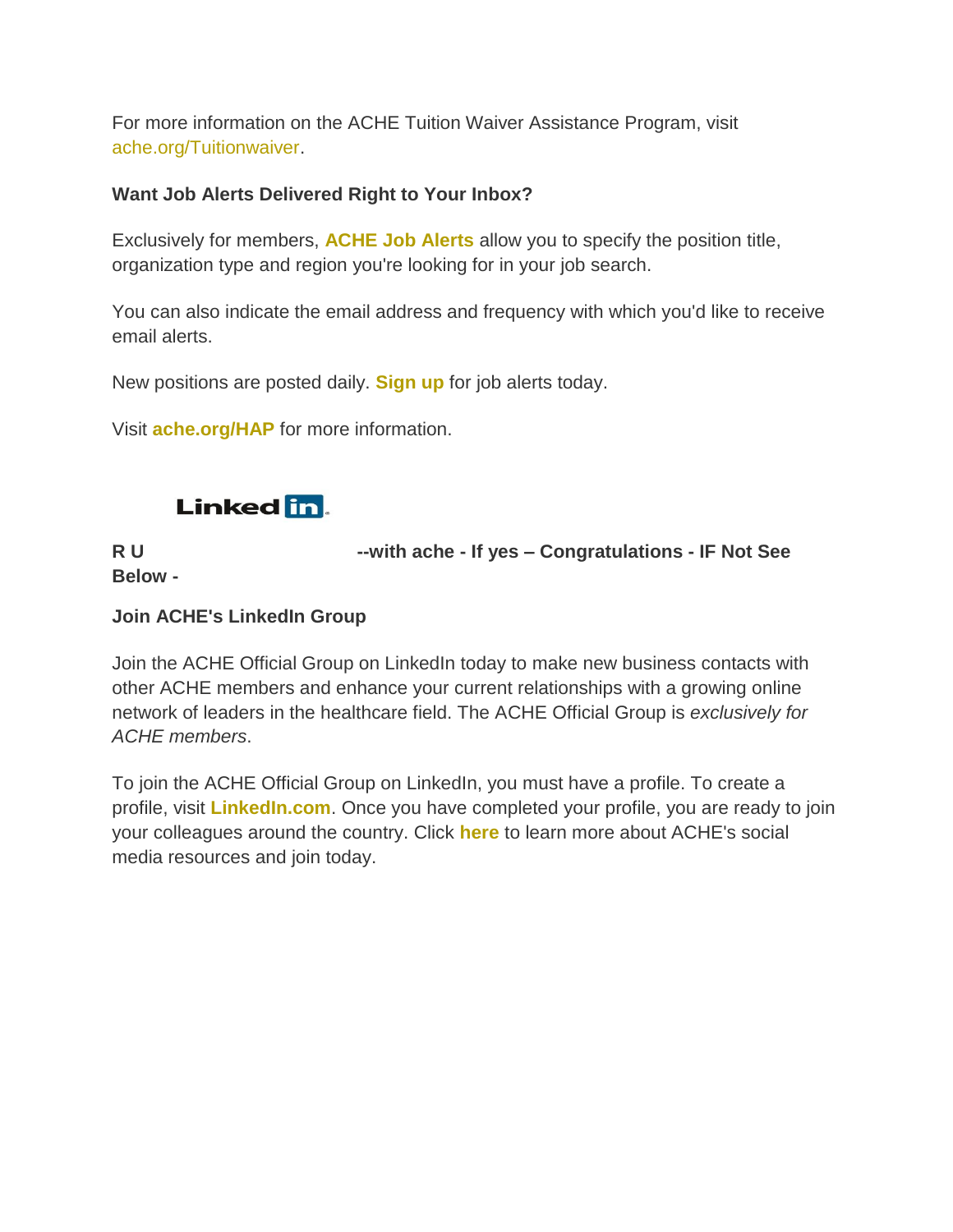

## **It's Not Too Late to Share Your Feedback**

There's still time to provide your input on ACHE's strategic plan. ACHE annually examines its strategic plan with a continuing focus on meeting the changing needs of its membership and of the healthcare management field. Each year, proposed plan changes are reviewed and discussed at the June Board of Governors meeting, with final changes presented and approved in November.

If you would like to provide your feedback, please take a moment to review the 2012– 2014 **[Strategic Plan](http://www.mmsend53.com/link.cfm?r=284884120&sid=20443486&m=2254160&u=ACHE&j=11207661&s=http://www.ache.org/abt_ache/mission_2012.cfm?utm_source=real%20magnet&utm_medium=email&utm_term=wsmarcus@roadrunner.com&utm_content=ACHe-news%20-%208/31/12&utm_campaign=ACHe-news%20-%20August%2031,%202012)** and send us your thoughts, comments and ideas for improvement. We value your input.

Direct your email response to: **[StrategicPlanFeedback@ache.org](mailto:StrategicPlanFeedback@ache.org)**. **The deadline for comments is Sept. 30, 2012**.

## **Learn the Latest in Correctional Healthcare**

Correctional healthcare is evolving rapidly. Plan now to attend the **[National](http://www.mmsend53.com/link.cfm?r=284884120&sid=20443498&m=2254160&u=ACHE&j=11207661&s=http://ncchcnationalconference.org/)  [Conference on Correctional Health Care](http://www.mmsend53.com/link.cfm?r=284884120&sid=20443498&m=2254160&u=ACHE&j=11207661&s=http://ncchcnationalconference.org/)**, Oct. 20–24 in Las Vegas, to stay on top of the challenges ahead and discover opportunities for advancing care in your facilities.

The five-day meeting, hosted by the National Commission on Correctional Health Care, will feature more than 100 sessions in the areas of medical care, nursing, cost containment, legal issues, mental healthcare, juvenile services and more.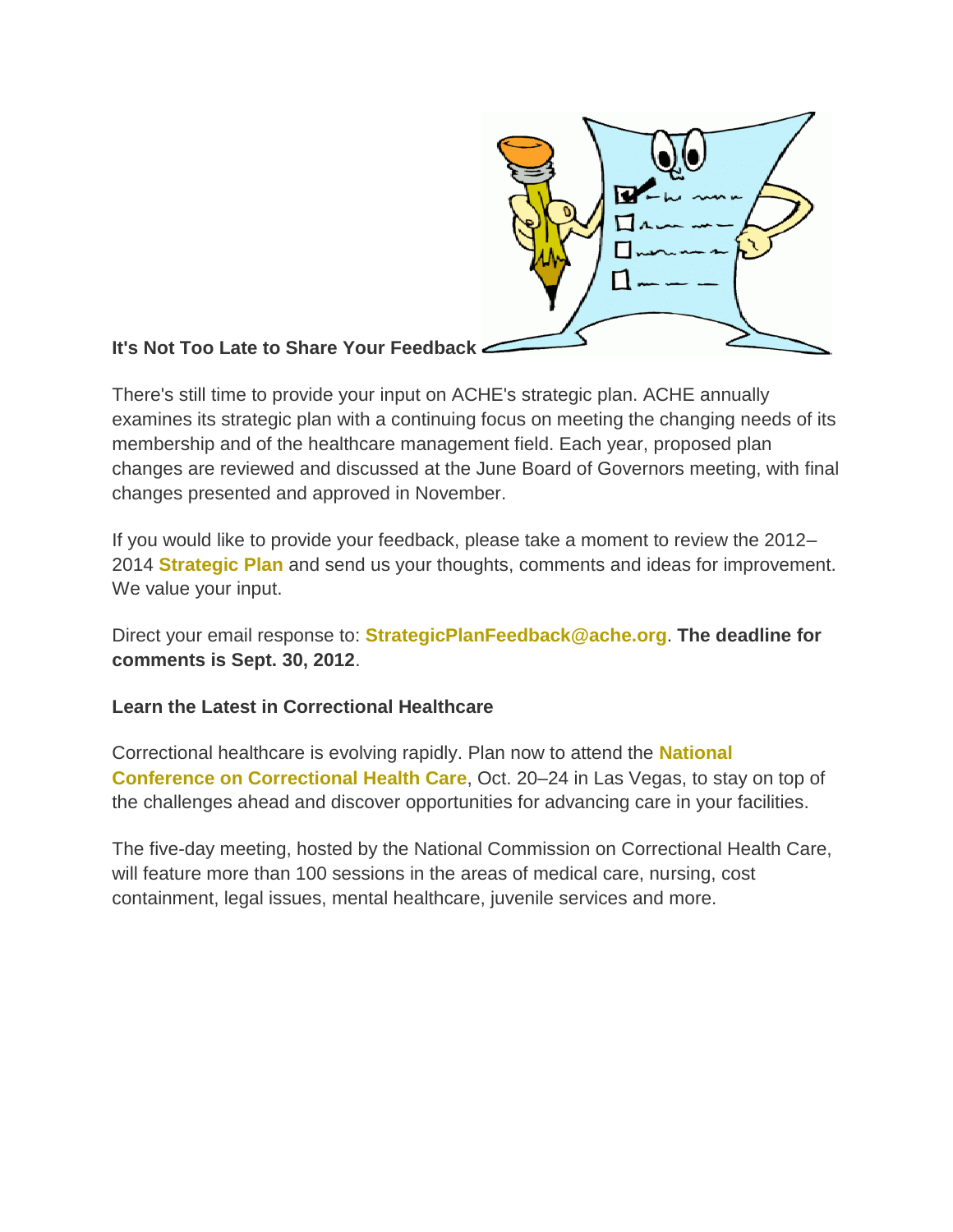

## **ACHE**

## **Looking for Information about Health Reform?**

ACHE has the latest divinations for your perusal.



The **[ACHE Healthcare Reform Resources](http://www.mmsend53.com/link.cfm?r=284884120&sid=20040770&m=2193114&u=ACHE&j=10949304&s=http://www.ache.org/mbership/sig/healthcarereform/index.cfm?utm_source=real%20magnet&utm_medium=email&utm_term=wsmarcus@roadrunner.com&utm_content=ACHe-news%20-%208/2/12&utm_campaign=ACHe-news%20-%20August%202,%202012)** section on **ache.org** is dedicated to helping you find resources to address reform challenges. Exclusively for ACHE members.

The guide is intended to provide the knowledge and insight necessary to lead your organization through the challenges leaders face today. It is not intended to be allinclusive, but rather an ever-evolving tool with regularly-updated resources to address your concerns, develop your skills and meet the demands of the changing environment.

To further facilitate browsing, the resources have been organized into 10 topic areas, including delivering accountable care, meeting clinical staffing demands, implementing IT solutions and more.

## **[Access the guide today](http://www.mmsend53.com/link.cfm?r=284884120&sid=20040771&m=2193114&u=ACHE&j=10949304&s=http://www.ache.org/mbership/sig/healthcarereform/index.cfm?utm_source=real%20magnet&utm_medium=email&utm_term=wsmarcus@roadrunner.com&utm_content=ACHe-news%20-%208/2/12&utm_campaign=ACHe-news%20-%20August%202,%202012)**.

## **Discover Workforce Strategies in Latest Issue of** *Healthcare Executive*

The July/August issue of *Healthcare Executive* features strategies for executives to maximize the performance of their workforce, including: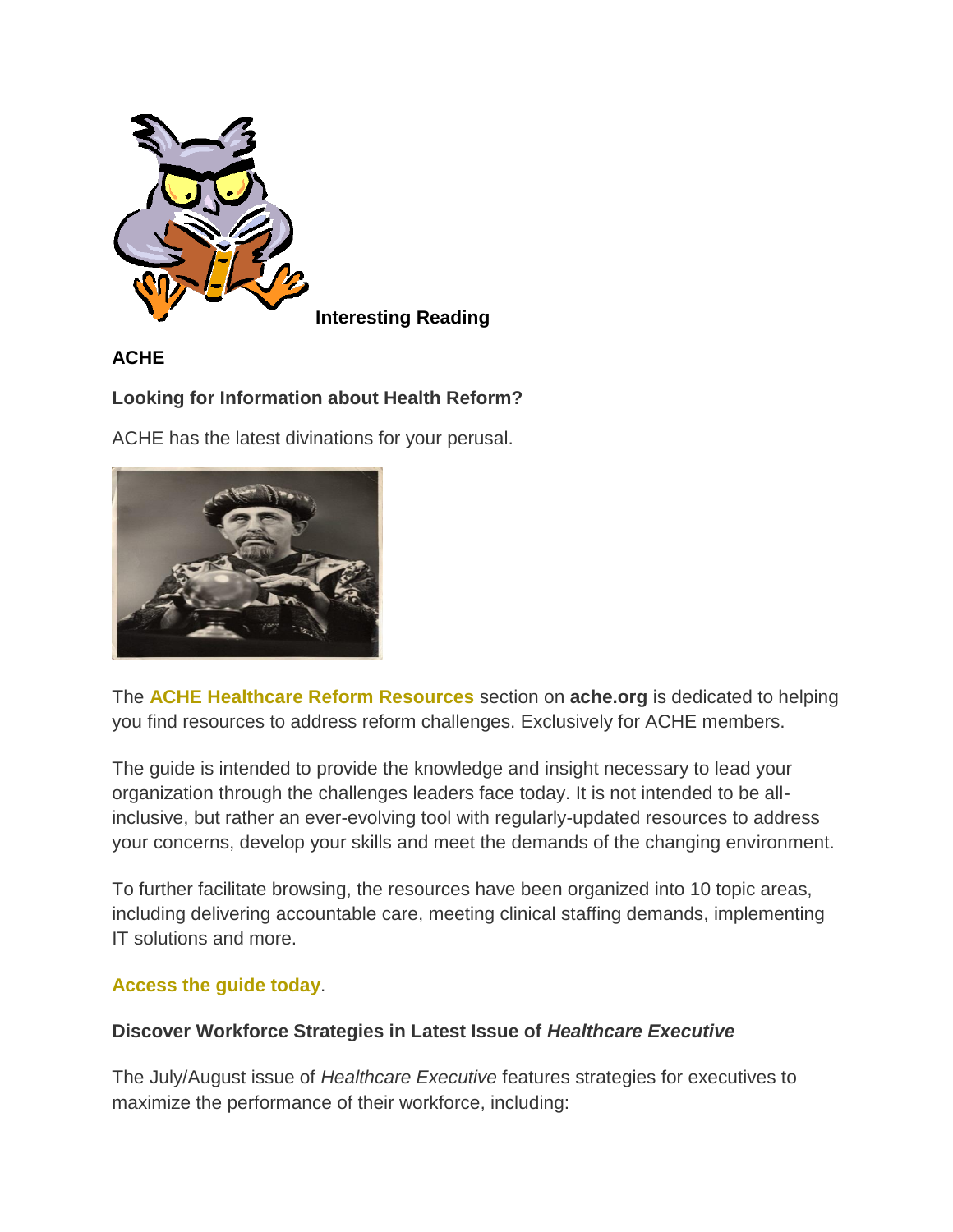- Innovative approaches to reshaping clinical roles to improve outcomes and increase productivity and efficiency
- Strategies for recognizing and retaining top-performing workers
- The ethical and business cases for building a diverse workforce that mirrors the community it serves

This issue of the magazine also features ACHE's Ethics Self-Assessment, a helpful tool for self-reflection.

### **[Read the issue now](http://www.mmsend53.com/link.cfm?r=284884120&sid=19658865&m=2121865&u=ACHE&j=10717936&s=http://www.ache.org/HEOnline/heonline_index.cfm?utm_source=real%20magnet&utm_medium=email&utm_term=wsmarcus@roadrunner.com&utm_content=ACHe-news%20-%207/5/12&utm_campaign=ACHe-news%20-%20July%205,%202012)**.

### **Latest Issue of IHF Journal Now Available**

The official journal of the International Hospital Federation (IHF), *World Hospitals and Health Services*, Vol. 48, No. 2, is now available on **ache.org [in the Ray E. Brown](http://www.mmsend53.com/link.cfm?r=284884120&sid=20040777&m=2193114&u=ACHE&j=10949304&s=http://www.ache.org/newclub/periodicals.cfm?utm_source=real%20magnet&utm_medium=email&utm_term=wsmarcus@roadrunner.com&utm_content=ACHe-news%20-%208/2/12&utm_campaign=ACHe-news%20-%20August%202,%202012)  [Management Resource Center](http://www.mmsend53.com/link.cfm?r=284884120&sid=20040777&m=2193114&u=ACHE&j=10949304&s=http://www.ache.org/newclub/periodicals.cfm?utm_source=real%20magnet&utm_medium=email&utm_term=wsmarcus@roadrunner.com&utm_content=ACHe-news%20-%208/2/12&utm_campaign=ACHe-news%20-%20August%202,%202012)**. (Login required.)

The new issue features:

- An article on the risks and opportunities of the globalization of healthcare delivery
- An article about the Brazilian experience in modernizing hospitals and the role of private-public partnerships
- An article about quality improvement activity in radiology reading and reporting in a rural hospital in Indonesia

**[Access the IHF journal here](http://www.mmsend53.com/link.cfm?r=284884120&sid=20040778&m=2193114&u=ACHE&j=10949304&s=http://www.ache.org/newclub/periodicals.cfm?utm_source=real%20magnet&utm_medium=email&utm_term=wsmarcus@roadrunner.com&utm_content=ACHe-news%20-%208/2/12&utm_campaign=ACHe-news%20-%20August%202,%202012)** (login required) or **[here](http://www.mmsend53.com/link.cfm?r=284884120&sid=20036156&m=2193114&u=ACHE&j=10949304&s=http://www.ihf-fih.org/Publications/Journals)** (login required—scroll down to the "subscribers can access" link and enter the username: **contact** and the password: **3zlV4Rby**).

#### **Journal Articles**

## **CEO Checklist for High-Value Healthcare**

Today's hospital executives must cultivate an environment that supports innovative healthcare delivery, and to this end, the Institute of Medicine has created a CEO Checklist for High-Value Health Care that focuses on proven strategies for improving quality and lowering costs. The checklist is broken down into four categories - foundational elements, infrastructure fundamentals, care delivery priorities and reliability and feedback. The checklist also encourages executives to demonstrate visible leadership by the board and CEO; commit to ongoing learning; provide automated and reliable information to and from the point of care; and implement effective, efficient and consistent care. Executives also need to leverage all resources; provide the right care in the right setting by the right providers; enable physician-patient collaboration on care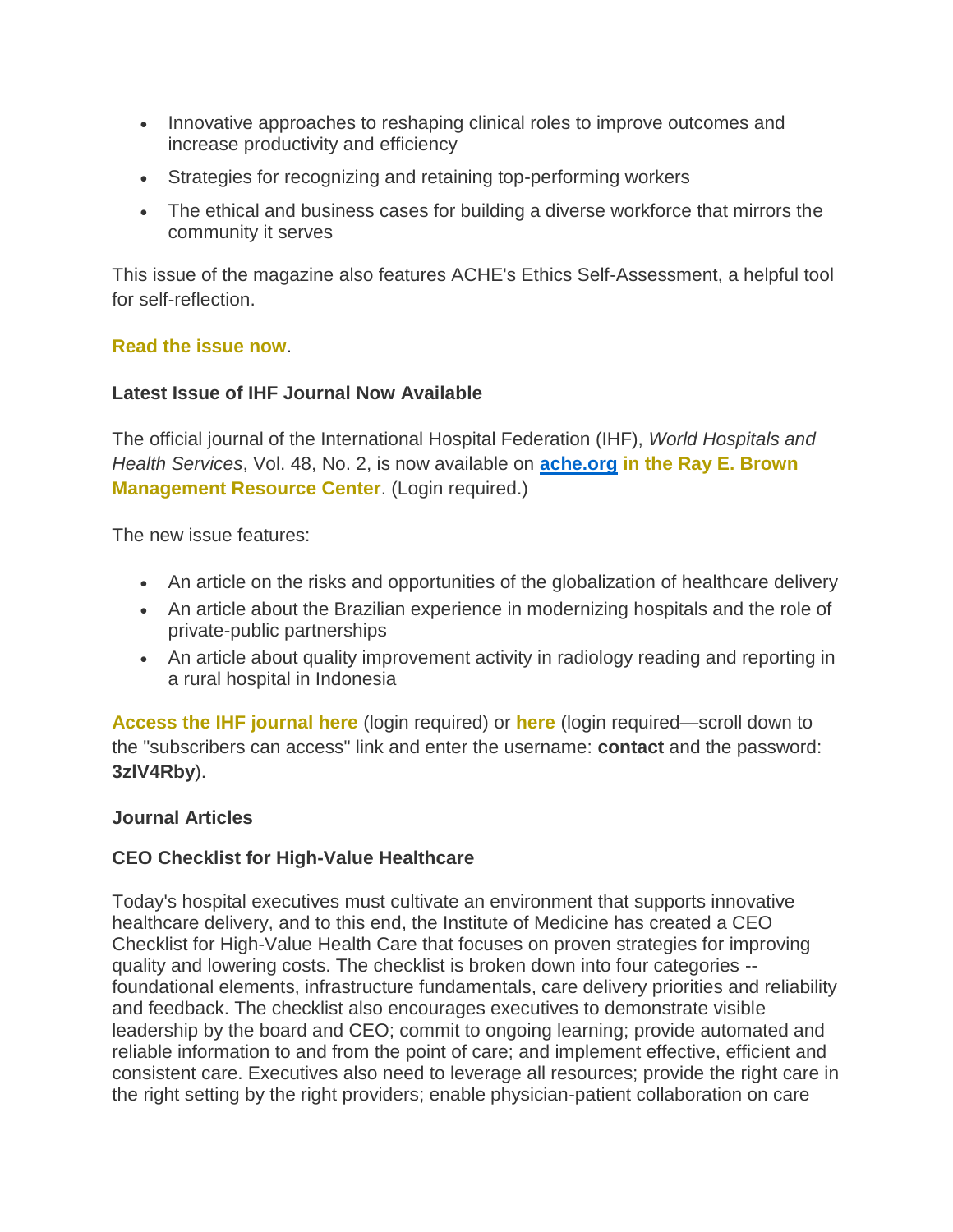plans; develop tailored community and hospital interventions for resource-intensive patients; provide support and reminders to reduce injury and infection; and share progress in performance, outcomes and cost measures.

From [Innovations in Patient Care Delivery](http://www.mmsend53.com/link.cfm?r=284884120&sid=20443500&m=2254160&u=ACHE&j=11207661&s=http://www.hhnmag.com/hhnmag/jsp/articledisplay.jsp?dcrpath=HHNMAG/Article/data/08AUG2012/0812HHN_FEA_InnovationsGATE&domain=HHNMAG) *Hospitals & Health Networks (08/12) Jarousse, Lee Ann*

## **EDs Play Growing Role in Hospital Admissions**

Studies indicate that emergency department (ED) visit rates have risen more than 33 percent between 1997 and 2007, as EDs become a safety net for the underserved patients. ED use has contributed to rising healthcare costs, and EDs serve about 25 percent of all acute care outpatient visits in the United States. Using data from the Nationwide Inpatient Sample between 1993 and 2006, researchers tracked 20 clinical conditions for which patients were frequently admitted to the hospital. The number of hospital admissions rose 15 percent between 1993 and 2006 from 34.3 million to 39.5 million, with admissions from the ED rising 50.4 percent from 11.5 million to 17.3 million. The study also indicates that the proportion of all inpatient stays related to admission from the ED rose from 33.5 to 43.8 percent. Researchers conclude that since 1993, EDs have had an increasing influence in admissions for almost all conditions tracked, and additional study must be done to determine the cause. The researchers suggest that changes to healthcare delivery are necessary to ensure greater efficiency in the use of inpatient resources.

From [The Growing Role of Emergency Departments in Hospital Admissions](http://www.mmsend53.com/link.cfm?r=284884120&sid=19845013&m=2158105&u=ACHE&j=10826571&s=http://www.nejm.org/doi/full/10.1056/NEJMp1204431?query=TOC) *New England Journal of Medicine (07/11/12) Schuur, Jeremiah D.; Venkatesh, Arjun K.*

## **Hospital Initiative Cuts Readmissions and ED Wait Times**

By participating in the Robert Wood Johnson Foundation's Aligning Forces for Quality initiative, nearly 150 hospitals in 16 U.S. communities have experienced fewer readmissions, improved emergency care and better compliance with care standards. Hospitals in the project's Hospital Quality Network convened monthly conference calls to share best practices with one another and learn to implement strategies proven to work in other organizations. Sixty percent of hospitals in the project reduced their 30 day readmission rates for patients with heart failure and prevented nearly 500 readmissions combined, the foundation announced in late July. Meanwhile, nearly 67 percent of the hospitals improved how frequently they provided guideline-based care to patients with heart failure. Additionally, nearly 60 percent of hospitals in the project were able to cut emergency room wait times by an average of 30 minutes.

From [Hospital Initiative Cuts Readmissions and ED Wait Times](http://www.mmsend53.com/link.cfm?r=284884120&sid=20443504&m=2254160&u=ACHE&j=11207661&s=http://www.ama-assn.org/amednews/2012/08/13/prsc0814.htm) *American Medical News (08/14/12) O'Reilly, Kevin B.*